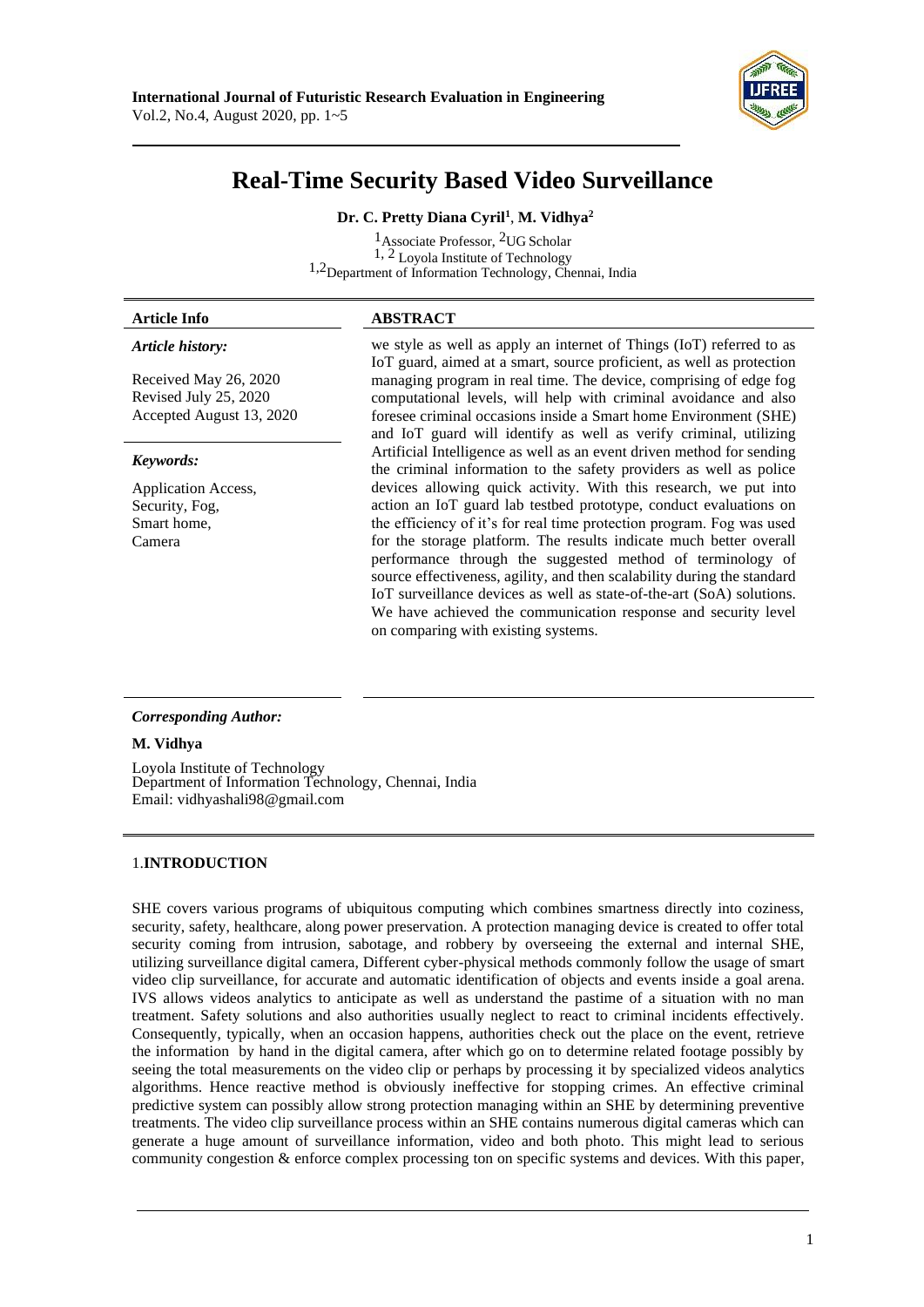

we are going to discuss an IoT incorporated smart video clip surveillance framework to offer a powerful strategy to this issue.

# **2.RELATED WORKS**

The IoT wise household solutions are rising daily, electronic products may efficiently speak with one another by using Internet Protocol (IP) addresses [1] [2]. Most sensible residence products are linked to the web inside an intelligent house atmosphere. Because the quantity of products improves within the intelligent house atmosphere, the risks of malicious strikes additionally grow [3]. When sensible residence products are operated on their own the risks of malicious strikes additionally decreases [4] [5] [6]. Currently sensible residence products will be seen from the web all over the place within anytime. Thus, it boosts the risks of malicious strikes on the gadgets [7]. An idea changes encounter, consists of the modification of the items in a genuine email or maybe the delaying or maybe reordering of a stream of communications, aiming to create an unauthorized outcome [8] [9] [10]. Within the current investigation, different cyber physical methods commonly follow the usage of smart video clip surveillance, for accurate and automatic identification of objects and events inside a goal arena. IVS allows videos analytics to anticipate as well as understand the pastime of a situation with no man treatment. Meanwhile [11], using the improvement of man-made intelligence (AI and learning methods), surveillance programs as well as protection methods are now being enhanced with enhanced features as well as reliability. [12] [13] Safety solutions and also authorities usually neglect to react to criminal incidents effectively. Consequently, typically, when an occasion happens, authorities check out the place on the event, retrieve the information by hand in the digital camera [14], after which go on to determine related footage possibly by seeing the total measurements on the video clip or perhaps by processing it by specialized videos analytics algorithms [15]. The issue was identified as a result of the survey, Protective solutions and also authorities usually neglect to react to criminal incidents effectively. Authorities check out the place on the event, retrieve the information by hand in the digital camera. The mechanical exploration is going to take time which is much. By solving this problem, we have designed the real time security for the criminals and attackers with fog platform usage also achieved the result.

### **3.PROPOSED APPROACH**

We're likely to put into action IoT guard, an event driven edge-fog-integrated video clip surveillance framework, to do real time protection managing by helping inside predicting crime and crime prevention incidents at an SHE. The suggested IoT guard strategy offers a 3 level architectural framework which orchestrates event driven advantage products within an SHE as well as DL implemented fog computing nodes to deal with doubling man protection issues. The device additionally presents a notification by mailing the criminal offense information immediately to protective service or the police, and therefore, it guarantees a fast effect.

#### **3.1 Pc user Authentication with Surveillance System:**

The person has to authenticate together with the Fog Server for allowing the protection mechanism. The registration of consumer has a fundamental type to take almost all fundamental information on the person. This particular info is going to be kept with a server. Therefore owners are able to get into the net portal to watch the surveillance data.

## **3.2 Object Detection with Edge Node:**

The advantage node has a Raspberry Pi that will be associated with cluster of digital cameras all around Smart Home Environment. We're going to user interface one particular digital camera together with the advantage node (Raspberry Pi). When any kind of motion taken within Surveillance came after that edge node is going to spot the motion captures the picture as well as evaluate whether any kind of item is present after that transmit the snap to Fog node for additional computing.

#### **3.3 Fog Server Computation:**

Fog node identifies as well as confirms the existence associated with a man plus tool, it is going to classify the weapon type as well as quickly dispatch criminal occurrence info on the closest criminal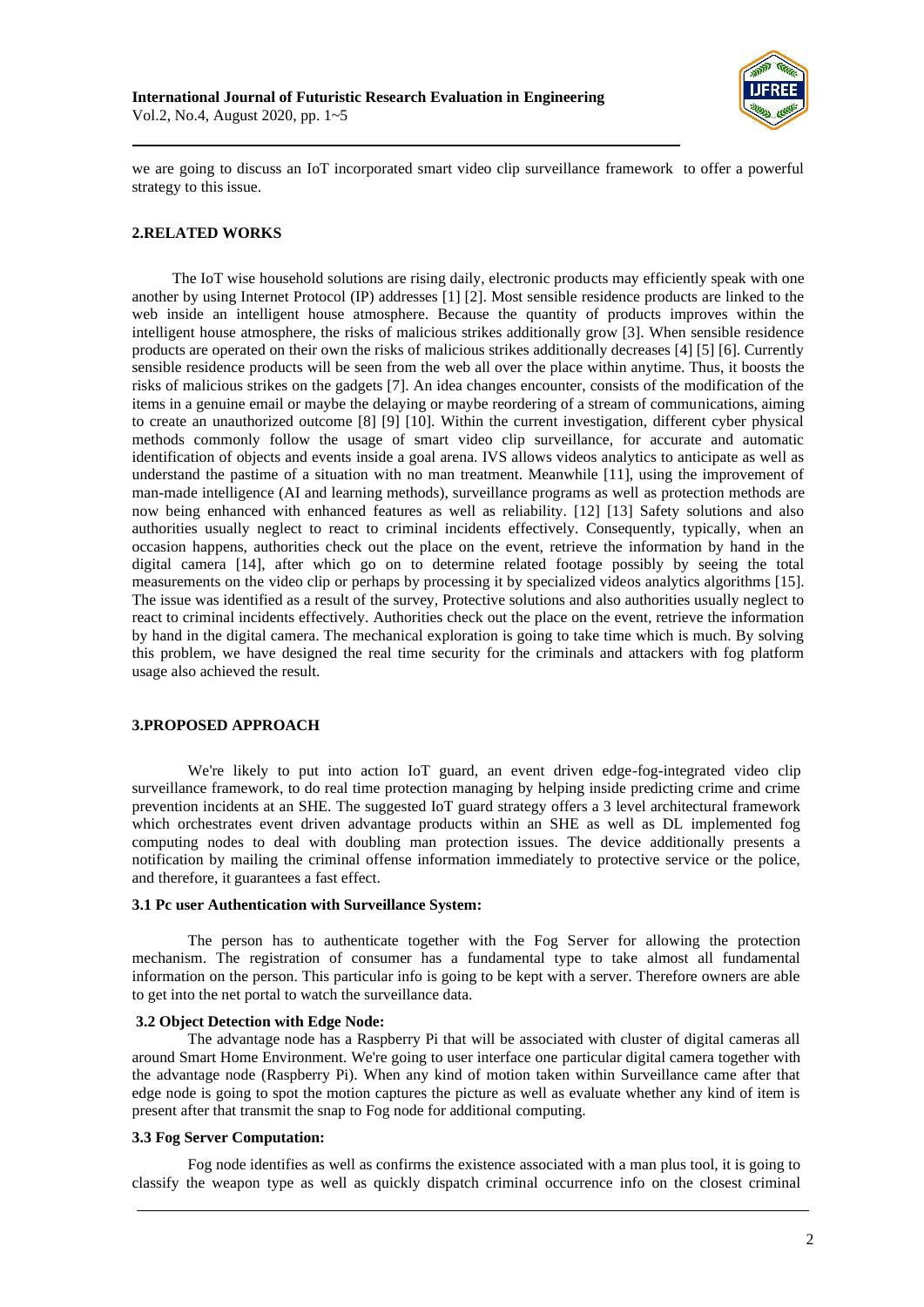

avoidance device immediately. Every fog node can be in a position to dispatch criminal information concurrently within the type associated with a cell phone awake email. Utilizing the criminal offense information delivered through the fog node, the criminal offense avoidance device is able to make sure real time criminal avoidance prior to the criminal offense really comes about. AI empowered incident focused fog node additionally reverses some kind of phony good consequence signed up through the advantage node. Every criminal offense avoidance device might get a criminal offense notification out of numerous fog nodes dealing with a noncommercial place as well as mail them to Cloud Server.

## **3.4 Surveillance Alert Mechanism:**

All of the fog nodes keep bidirectional interaction having a main cloud server inside an intelligent town for getting technique revisions, criminal occurrence information mining, statistical evaluation, along with regular info storage space. In line with the prediction end up the alert or maybe notification is going to be brought on towards the symbolize expert in order to stop the criminal offense just before it's about to occur.



## **Fig. 1 Architecture Diagram**

### **4. EXPERIMENTAL RESULTS**

The experiments are performed using the RASPERRY-PI. The computations are performed using Toolbox that is readily available in Application. In Fig. 2, raspberry-pi, it will perform all operations like connecting the IoT with fog or Application for using it also controller program was inbuilt with security terms. Fig 3 is application access screenshot, here user can use any model as per the needs, from the single place, and they can visit everything inside or out the home.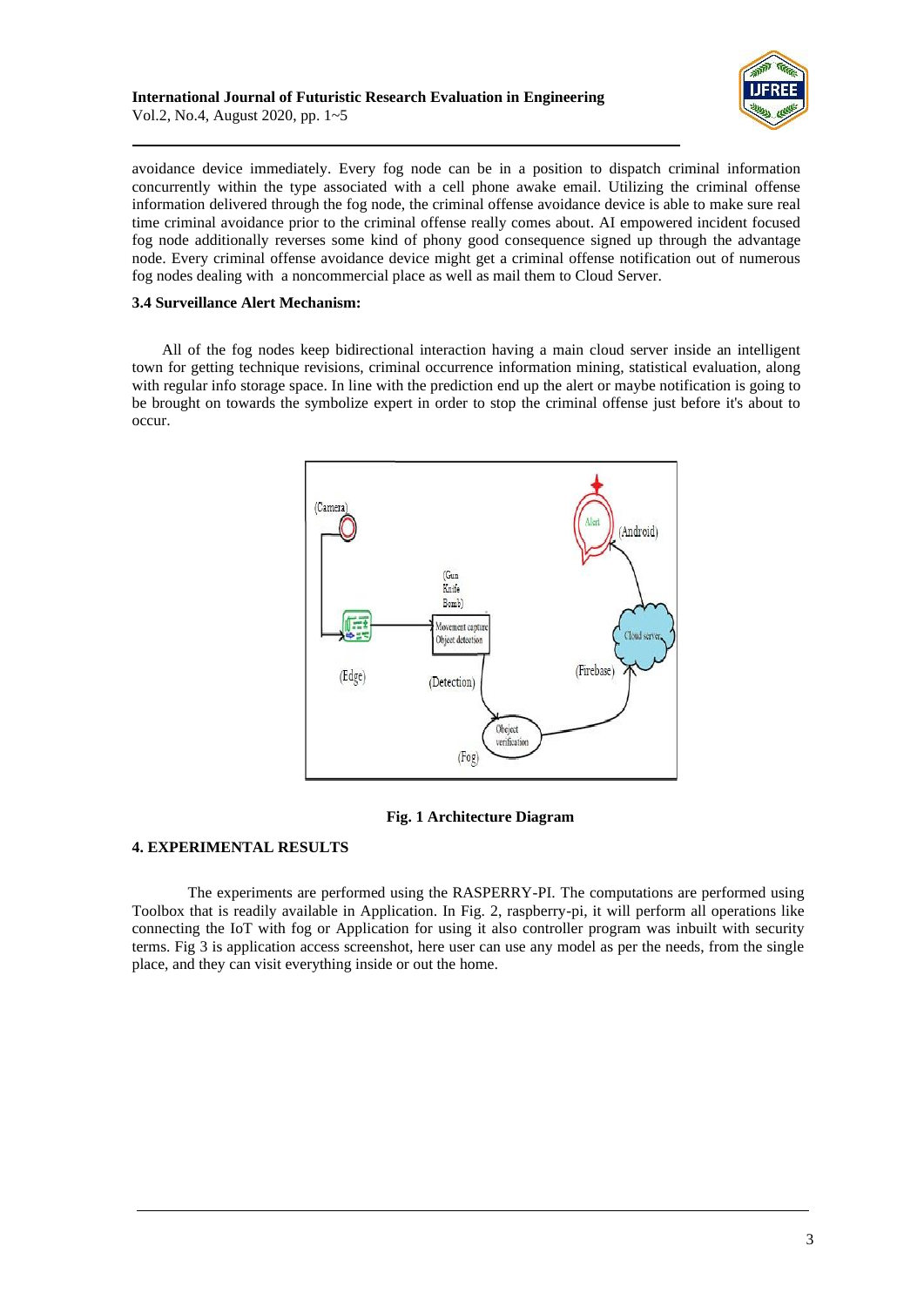



**Fig. 2Raspberry-Pi**

Fig. 3 object detection photo from the camera was tested. The data are then trained with a proposed scheme which is widely used for all techniques. Some database is kept for training and the rest are kept for testing the proposed schemes. Hence the result satisfies the expected output, achieved the security level on comparing with the existing model. In Fig. 5, we can see the security level increased.



**Fig. 3 Object Detection – Knife**



**Fig. 4. Security level**

## **5.CONCLUSION**

Our mastering Fog based IoT mechanism in order to stop the criminal offense just before it's about to occur. Thinking about the benefits of protection found IoT programs, it's truly essential to set up the protection mechanism of IoT equipment as well as correspondence networks. Additionally, to safeguard